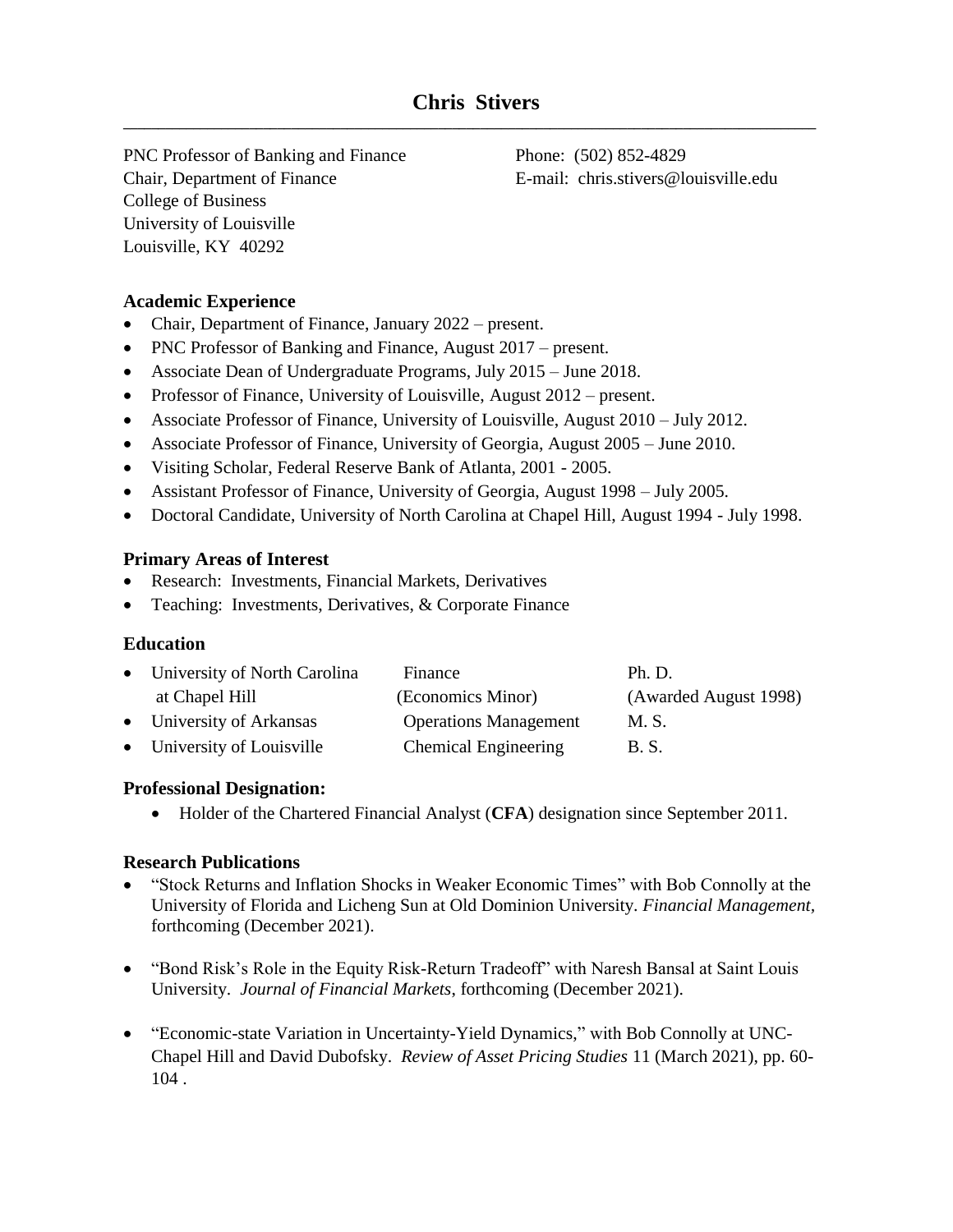### Chris Stivers p.2

## **Research Publications** (continued)

- "Price Anchors and Short-Term Reversals" with Licheng Sun at Old Dominion University, and Zhaobo Zhu at Shenzhen University. *Financial Management* 50 (Summer 2021), pp. 425- 454.
- "Macroeconomic Uncertainty, the Distant Forward-Rate Slope, and Term Risk Premia" with Bob Connolly at UNC- Chapel Hill and David Dubofsky at the University of Louisville. *Journal of Empirical Finance* 48 (September 2018), pp. 99-122.
- "Mitigating Estimation Risk in Asset Allocation: Diagonal Models Versus 1/N Diversification," with Licheng Sun at Old Dominion University. *Financial Review* 51, (August 2016), p 403-433.
- "Equity Risk as a Determinant of Future Term-Structure Volatility" with Naresh Bansal at Saint Louis University and Bob Connolly at UNC - Chapel Hill. 2015. *Journal of Financial Markets* 25 (September 2015), p 33-51.
- "The Stock-Bond Return Relation, the Term-Structure's Slope, and Asset-Class Risk Dynamics," with Naresh Bansal at Saint Louis University and Bob Connolly at UNC - Chapel Hill. *Journal of Financial and Quantitative Analysis 49* (June 2014), pp. 699-724.
- "Returns and Option Activity over the Option-Expiration Week for S&P 100 Stocks" with Licheng Sun at Old Dominion. *Journal of Banking and Finance* 37 (November 2013), pp.4226-4240.
- "Market Cycles and the Performance of Relative-Strength Strategies," with Licheng Sun at Old Dominion University. *Financial Management 42* (Summer 2013), pp. 263-290.
- "Stock Strategies with the January Barometer and the Yield Curve," with Licheng Sun at Old Dominion University. *Journal of Investment Management 11* (1<sup>st</sup> Quarter 2013), pp. 32-49.
- "Cross-sectional Return Dispersion and Time-Variation in Value and Momentum Premia," with Licheng Sun at Old Dominion University. *Journal of Financial and Quantitative Analysis* 45 (August 2010), pp. 987-1014*.*
- "Regime-Switching in Stock Index and Treasury Futures Returns and Measures of Stock Market Stress," with Naresh Bansal at Saint Louis University and Bob Connolly at UNC-Chapel Hill, *Journal of Futures Markets* 30 (August 2010), pp. 753-779.
- "The Other January Effect: International, Style, and Subperiod Evidence", with Licheng Sun and Yong Sun at Old Dominion University. *Journal of Financial Markets* 12 (August 2009), pp. 521-546.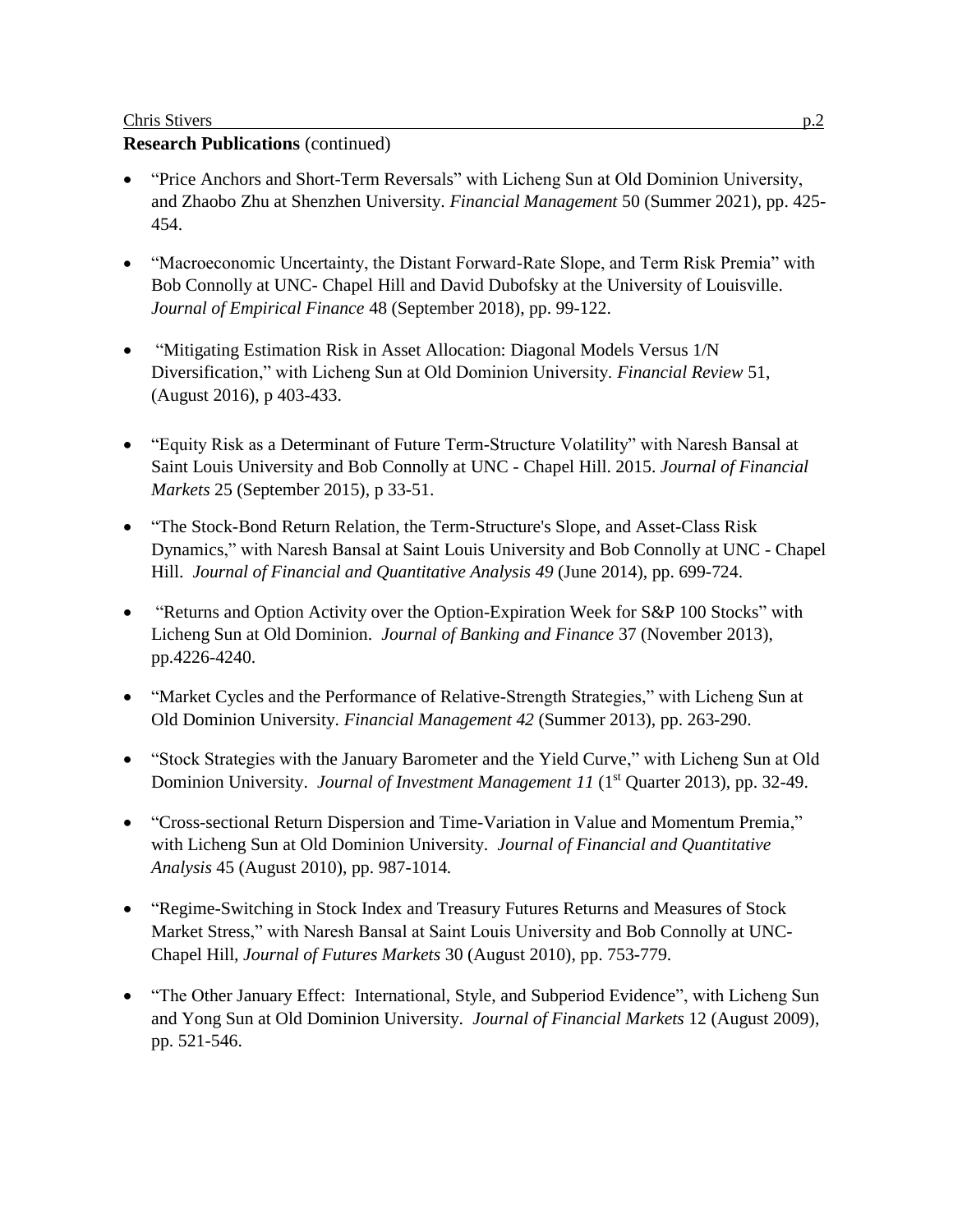### **Research Publications** (continued)

- "Commonality in the Time-variation of Stock-Stock and Stock-Bond Return Comovements," with Bob Connolly at UNC-Chapel Hill and Licheng Sun at Old Dominion University. *Journal of Financial Markets* 10 (May 2007), pp. 192-218.
- "Stock Returns, Implied Volatility Innovations, and the Asymmetric Volatility Phenomenon," with Patrick Dennis at the University of Virginia and Stewart Mayhew at the S.E.C. *Journal of Financial and Quantitative Analysis* (June 2006*)*, v41, p 381-406.
- "Information Content and Other Characteristics of Daily Cross-firm Stock Volatility," with Bob Connolly at UNC-Chapel Hill. *Journal of Empirical Finance* (January 2006) , p 79-112.
- "Macroeconomic News, Stock Turnover, and Volatility Clustering in Daily Stock Returns," with Bob Connolly at UNC- Chapel Hill. *Journal of Financial Research* (June 2005), v28, p 235-259.
- "Stock Market Uncertainty and the Stock-Bond Return Relation," with Licheng Sun at the University of Georgia and Bob Connolly at UNC-Chapel Hill. *Journal of Financial and Quantitative Analysis* (March 2005) v40, p 161-194.
- "Momentum and Reversals in Equity-Index Returns During Periods of Abnormal Turnover and Return Dispersion," with Bob Connolly at UNC-Chapel Hill. *The Journal of Finance*  (August 2003) v58, p 1521-1556.
- "Stock Return Dynamics, Option Volume, and the Information Content of Implied Volatility," with Stewart Mayhew at the University of Georgia. *Journal of Futures Markets* (July 2003) v23, p 615-646.
- "Firm-level Return Dispersion and the Future Volatility of Aggregate Stock Market Returns." *Journal of Financial Markets* (May 2003) v6, p 389-411.

# **Working Papers:**

- "The Nonlinear High-Volatility Phenomenon in Beta and Size Equity Premia" with Naresh Bansal at Saint Louis University and Bob Connolly at UNC.
- "What Do Investors Know? Security Class Action Lawsuits, Short Selling, and Pre-filing News Releases" with Licheng Sun and Sounak Saha at Old Dominion University.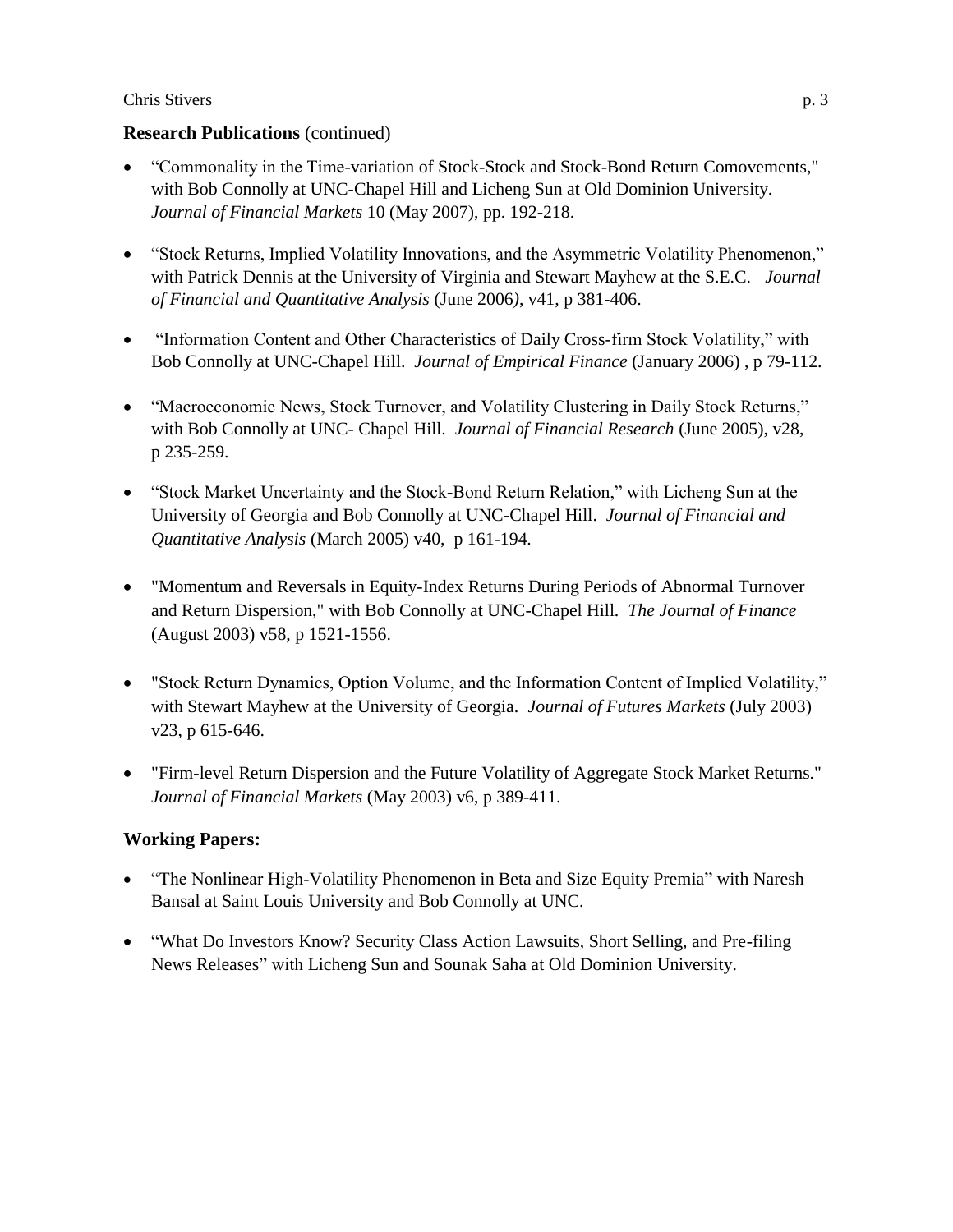### **Research Awards and Recognition**

- "Stock Market Uncertainty and the Stock-Bond Return Relation," Winner of Best Paper in Investments at the 2002 *Financial Management Association* meetings in San Antonio, Texas.
- "New Evidence on State-Dependent Dynamics of Risk, Inflation, and Asset Valuation" with Bob Connolly and David Dubofsky. Semi-finalist for Best Paper in Investments at the 2015 Financial Management Association meetings in Orlando, Florida.
- "Stock Market Uncertainty and the Stock-Bond Return Relation" (JFQA-2005), Top 20 Cited Paper at the *Journal of Financial and Quantitative Analysis* for papers published since 2001, on JFQA website, as of January 2022.

# **Selected Presentations of Research Papers since 2000**

- "Bond Risk's Role in the Equity Risk-Return Tradeoff" with Naresh Bansal at Saint Louis University. Presented at the 2021 Financial Management Association meetings.
- "What Do Investors Know? Security Class Action Lawsuits, Short Selling, and Pre-filing News Releases" with Licheng Sun and Sounak Saha. Presented at the 2021 Financial Management Association meetings.
- Inflation Innovations, Stock Returns, and the Changing Nature of Inflation Non-Neutrality, with Bob Connolly and Licheng Sun. Presented at the 2020 *Financial Management Association* annual meetings, conducted virtually.
- Stock Returns, Inflation Expectations and the Economic State: A Signaling Role for Inflation?, with Bob Connolly and Licheng Sun. Presented at the Spring 2019 *Midwest Macroeconomics Meetings* in Athens, GA, and at Vanderbilt University in a research seminar in November 2019.
- "Price to 52-Week High Ratio' Momentum and 1-Month Reversals: An Anchoring-Bias Influence?" with Licheng Sun, Zhaobo Zhu, and Kai Zhang. Presented at the 2018 *Financial Management Association* meetings in San Diego, CA.
- "High Expected-Volatility Thresholds, Factor Premia, and Intermediary Asset Pricing" with Naresh Bansal and Bob Connolly. Presented at the 2018 *Financial Management Association* meetings in San Diego, CA, and the 2019 *FMA European* conference in Glasgow, Scotland.
- "Macroeconomic Uncertainty, the Distant Forward-Rate Slope, and Term Risk Premia," with Bob Connolly and David Dubofsky. Presented at the 2016 *Midwest Finance Association* meetings in Atlanta, GA.
- "New Evidence on State-Dependent Dynamics of Risk, Inflation, and Asset Valuation" with Bob Connolly and David Dubofsky. Presented at the 2015 *Financial Management Association* meetings in Orlando, Florida.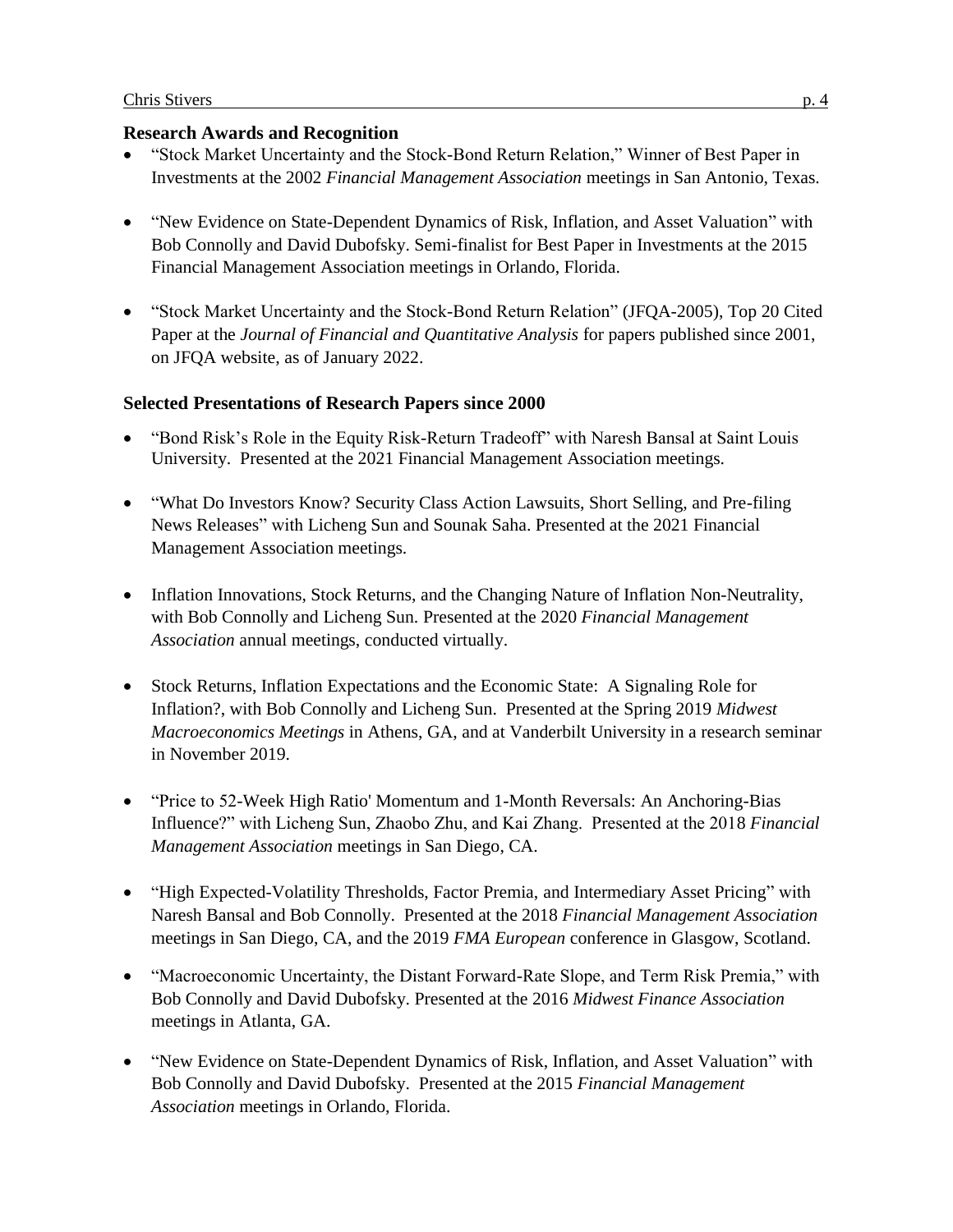#### Chris Stivers p. 5

# **Selected Presentations of Research Papers since 2000 (continued)**

- "Learning from Data: How to Design Portfolio Strategies that Can Beat the 1/N Naïve Diversification?" with Licheng Sun. Presented at the 2015 *Financial Management Association* meetings in Orlando, Florida.
- "Liquidity-Based Cross-Sectional Variation in Stocks' Responses to Market Volatility" with Naresh Bansal and Bob Connolly. Presented at the *2015 Financial Management Association* meetings in Orlando, Florida.
- "Equity Risk as a Determinant of Future Term-Structure Volatility" with Naresh Bansal. Presented at the 2013 *Financial Management Association* meetings in Chicago, Illinois.
- "Asset-class Risk and the Downward Slope in Distant One-year Forward Interest Rates" with David Dubofsky. Presented at the 2012 *Financial Management Association* meetings in Atlanta, Georgia.
- "Flight-to-Quality Effects across the Cross-section of Stocks," Presented at the 2010 *Financial Management Association* meetings in New York, NY; and the CRSP Forum Fall 2010 Conference at the University of Chicago.
- "Cross-sectional Return Dispersion and Time-Variation in Value and Momentum Premia," Presented at the 2009 *Western Finance Association* meetings and the 2008 *Financial Management Association* meetings in Dallas, TX.
- "Term Structure Dynamics, the Stock-Bond Return Correlation, and Asset-Class Risk Changes," Presented at the Spring 2009 Florida State Beach Conference in San Destin, Florida and the 2009 *Financial Management Association* meetings in Reno, NV.
- "Commonality in the Time-variation of Stock-Bond and Stock-Stock Return Comovements," Presented at the 2004 European Central Bank's conference on "Capital Markets and Financial Integration in Europe," in Frankfort, Germany, and the 2003 *Financial Management Association* meetings in Denver.
- "Stock Returns, Implied Volatility Innovations, and the Asymmetric Volatility Phenomenon," Presented at the 2003 *European Finance Association* meetings in Scotland.
- "Stock Market Uncertainty and the Stock-Bond Return Relation," Presented at the 2002 *Western Finance Association* meetings in Park City, Utah and the 2002 *Financial Management Association* meetings in San Antonio, Texas.
- "Evidence of Return Dynamics Implied by Imperfect Price Formation", Presented at the *2000 American Finance Association* meeting in Boston, MA.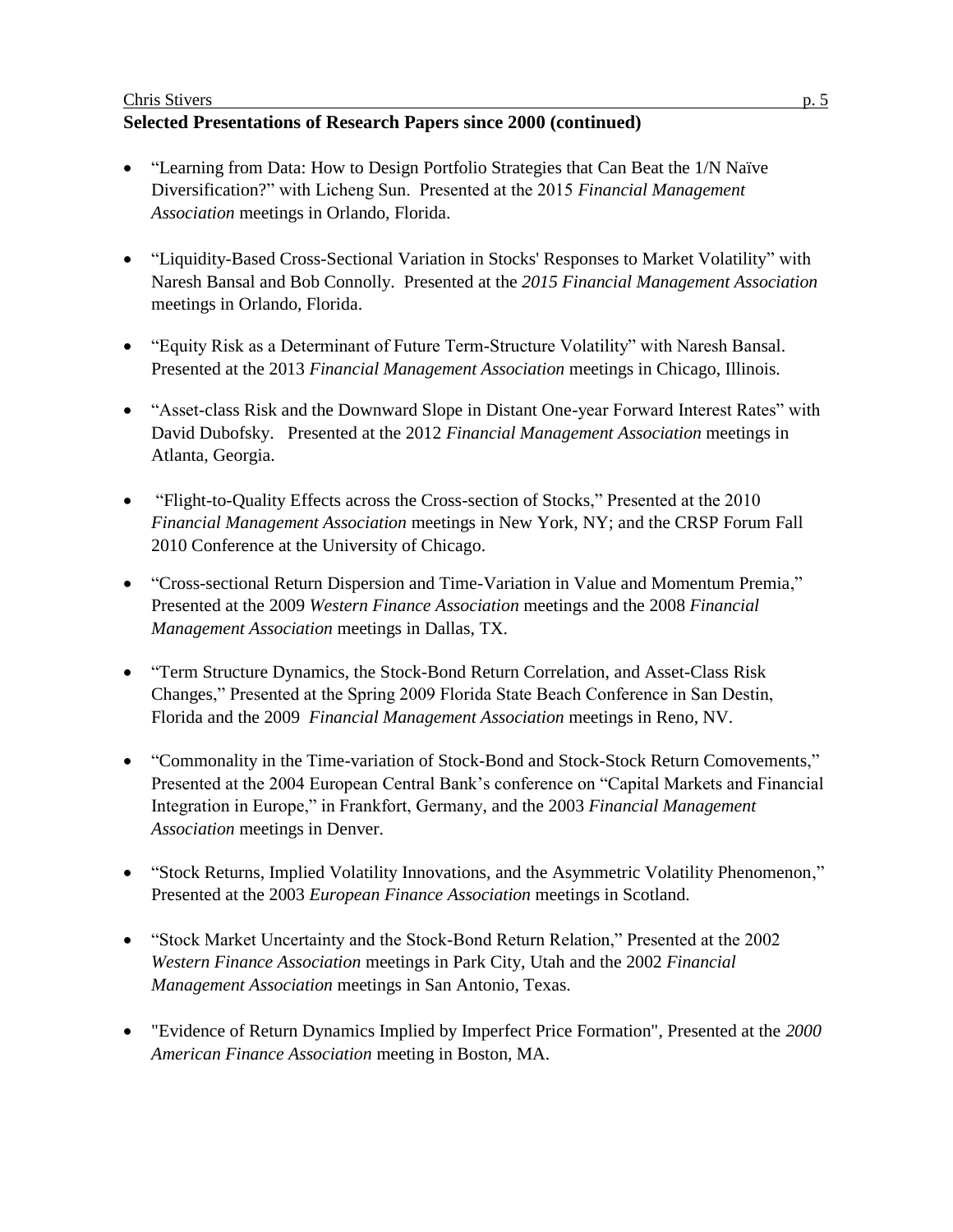## **Courses Taught at the University of Louisville:**

- Portfolio Theory and Asset Pricing, MBA-680, MBA elective, 2010-19.
- Finance I, II, and III, MBA-612, -616, -618; core MBA finance classes,  $2010-2013$ .
- Financial Markets and Institutions, FIN-433, core Undergrad finance class, 2012.
- Applied Financial Econometrics, FIN-414, core Undergrad finance class, 2013-2014.
- Financial Management I, EMBA-609, Executive MBA Core Class, 2015-2017.
- Financial Derivatives, FIN 403, core Undergrad finance class, 2016-2020.

### **Courses Taught at the University of Georgia:**

- Investment & Portfolio Management (Student Managed Investment Fund), FINA 4150, Undergraduate-level elective, 2006-2010. Developed new course and led the initiative for starting the Terry Student Managed Investment Fund program.
- Financial Derivatives, FINA 7320, MBA elective, 2003 2010.
- Investments, FINA 7310, MBA elective, 2008 2009.
- Derivatives Security Markets, FINA 4320, Undergraduate Senior-level elective; 1998-2010.
- Valuation and Capital Market Theory, FINA 9110, Core Ph.D. Seminar; 1999, 2000, 2003, 2005, 2007, & 2009.
- Financial Management, FINA 7010, MBA core course, 2001 2003.

# **Teaching Awards**

- Finance Department Instructor of the year, Alpha Kappa Psi Award, 2003-2004.
- University Award for Outstanding Teacher, Finance Department, 2002-2003.
- Finalist, Alpha Kappa Psi, Outstanding Business School Instructor, 2002-2003.

### **Professional Associations**

- American Finance Association Western Finance Association
- 
- Financial Management Association Econometric Society
-